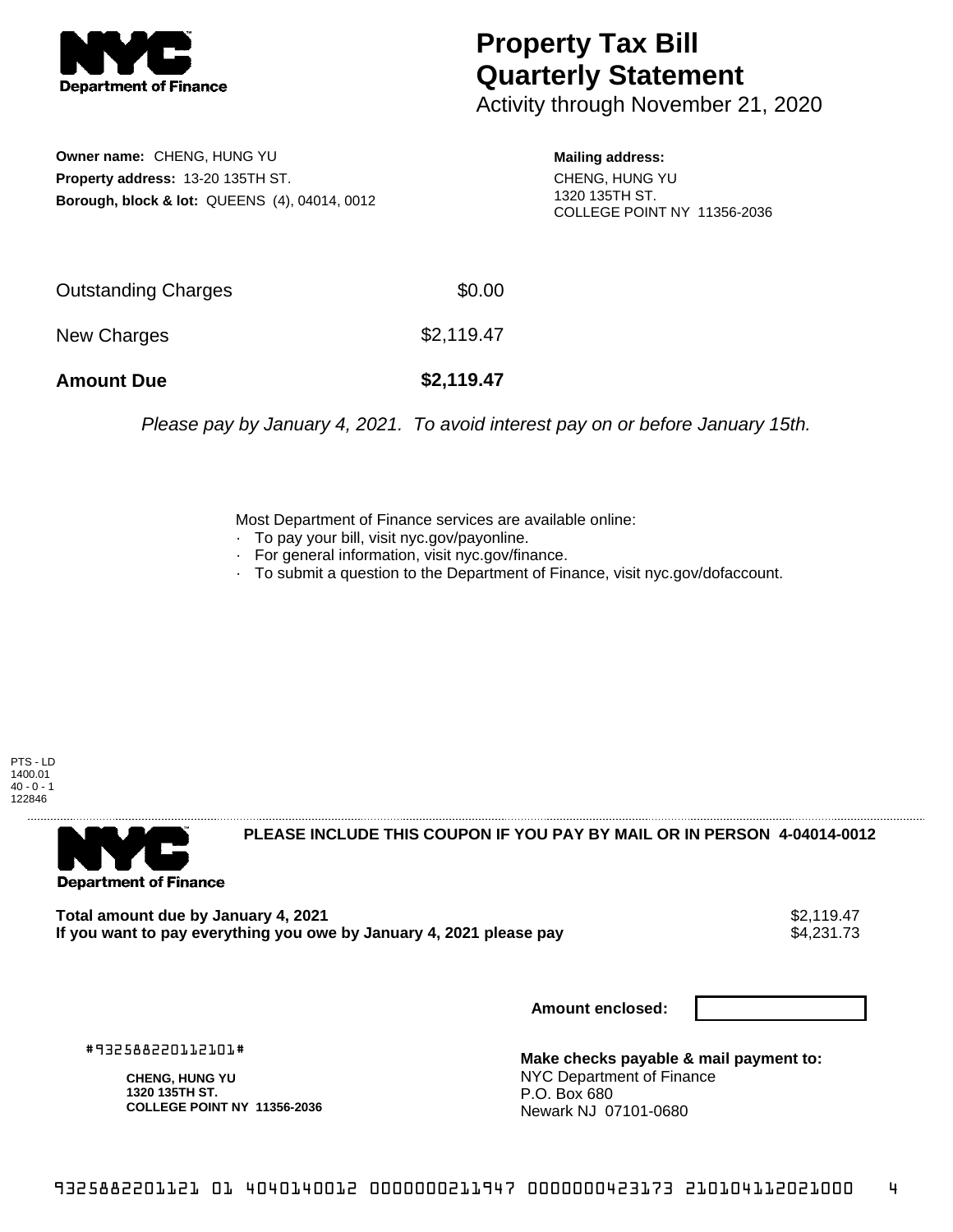

| <b>Billing Summary</b>                                                                                         | <b>Activity Date Due Date</b> | Amount       |
|----------------------------------------------------------------------------------------------------------------|-------------------------------|--------------|
| Outstanding charges including interest and payments                                                            |                               | \$0.00       |
| Finance-Property Tax                                                                                           | 01/01/2021                    | \$2,145.05   |
| <b>Adopted Tax Rate</b>                                                                                        |                               | $$-25.58$    |
| <b>Total amount due</b>                                                                                        |                               | \$2,119.47   |
| <b>Tax Year Charges Remaining</b>                                                                              | <b>Activity Date Due Date</b> | Amount       |
| Finance-Property Tax                                                                                           | 04/01/2021                    | \$2,145.05   |
| <b>Adopted Tax Rate</b>                                                                                        |                               | $$-25.58$    |
| Total tax year charges remaining                                                                               |                               | \$2,119.47   |
| If you want to pay everything you owe by January 4, 2021 please pay                                            |                               | \$4,231.73   |
| If you pay everything you owe by January 4, 2021, you would save:                                              |                               | \$7.21       |
| How We Calculated Your Property Tax For July 1, 2020 Through June 30, 2021                                     |                               |              |
|                                                                                                                | <b>Overall</b>                |              |
| Tax class 1 - Small Home, Less Than 4 Families                                                                 | <b>Tax Rate</b>               |              |
| Original tax rate billed                                                                                       | 21.1670%                      |              |
| New Tax rate                                                                                                   | 21.0450%                      |              |
| <b>Estimated Market Value \$722,000</b>                                                                        |                               |              |
|                                                                                                                |                               | <b>Taxes</b> |
| <b>Billable Assessed Value</b>                                                                                 | \$41,934                      |              |
| <b>Taxable Value</b>                                                                                           | \$41,934 x 21.0450%           |              |
| <b>Tax Before Abatements and STAR</b>                                                                          | \$8,825.04                    | \$8,825.04   |
| Basic Star - School Tax Relief                                                                                 | $$-1,410.00$                  | $$-296.00**$ |
| Annual property tax                                                                                            |                               | \$8,529.04   |
| Original property tax billed in June 2020                                                                      |                               | \$8,580.20   |
| <b>Change In Property Tax Bill Based On New Tax Rate</b>                                                       |                               | $$-51.16$    |
| ** This is your NYS STAR tax savings. For more information, please visit us at nyc.gov/finance or contact 311. |                               |              |

Please call 311 to speak to a representative to make a property tax payment by telephone.

## **Home banking payment instructions:**

- 1. **Log** into your bank or online bill pay website.
- 2. **Add** the new payee: NYC DOF Property Tax. Enter your account number, which is your boro, block and lot, as it appears here: 4-04014-0012 . You may also need to enter the address for the Department of Finance. The address is P.O. Box 680, Newark NJ 07101-0680.
- 3. **Schedule** your online payment using your checking or savings account.

## **Did Your Mailing Address Change?**

If so, please visit us at **nyc.gov/changemailingaddress** or call **311.**

When you provide a check as payment, you authorize us either to use information from your check to make a one-time electronic fund transfer from your account or to process the payment as a check transaction.